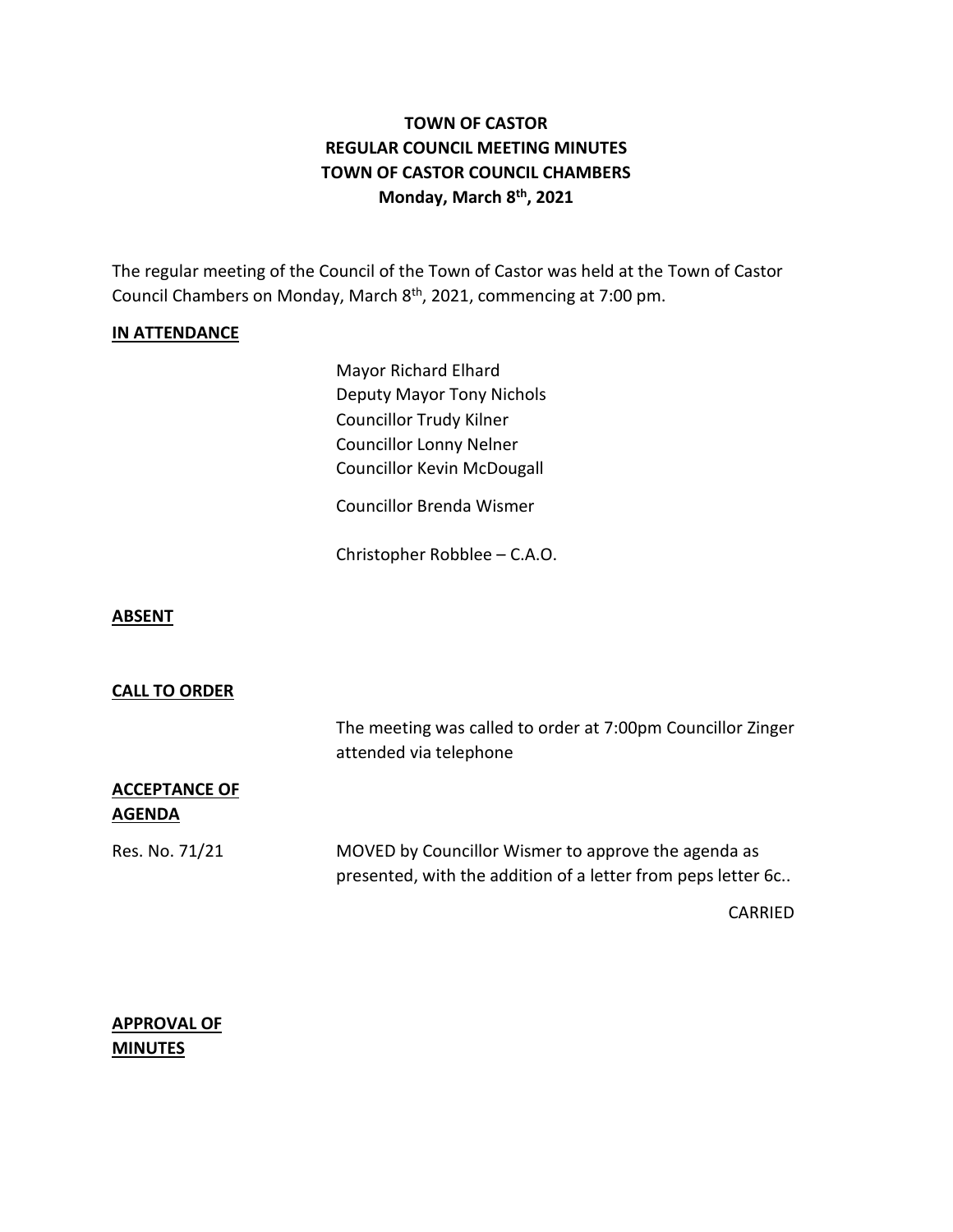Res. No. 72/21 MOVED by Councillor Nichols that the minutes of the regular meeting of council held on February 22<sup>nd</sup>, 2021 be approved, with the change

CARRIED

## **DELEGATION**

## **FINANCIAL REPORTS**

| Res. No. 73/21                                    | MOVED by Councillor Kilner that account numbers 26825-26874<br>be approved for payment and that the list of Accounts be marked<br>Schedule "A" and attached to these minutes of Council. |                                                            |  |
|---------------------------------------------------|------------------------------------------------------------------------------------------------------------------------------------------------------------------------------------------|------------------------------------------------------------|--|
|                                                   |                                                                                                                                                                                          | CARRIED                                                    |  |
| Councillor Rod Zinger joined - via Phone - 7:10pm |                                                                                                                                                                                          |                                                            |  |
| Res. No. 74/21                                    | presented                                                                                                                                                                                | MOVED by Councillor Nichols to accept the budget report as |  |
|                                                   |                                                                                                                                                                                          | CARRIED                                                    |  |
| Res. No. 75/21                                    | MOVED by Councillor Wismer to accept the capital budget with<br>the changes as presented.                                                                                                |                                                            |  |
|                                                   |                                                                                                                                                                                          | CARRIED                                                    |  |
| <b>CORRESPONDENCE/DELEGATION</b>                  |                                                                                                                                                                                          |                                                            |  |
| Res. No. 76/21                                    | MOVED by Councillor Nichols to accept the letter from Westlock<br>County and provide a letter of support to the county.                                                                  |                                                            |  |
|                                                   |                                                                                                                                                                                          | CARRIED                                                    |  |
| Res. No. 77/21                                    | MOVED by Councillor Wismer to appoint confirm list to the library<br>board.                                                                                                              |                                                            |  |
|                                                   |                                                                                                                                                                                          | CARRIED                                                    |  |
| Res. No. 78/21                                    | MOVED by Councillor Nelner to approve the letter from PEPS.                                                                                                                              |                                                            |  |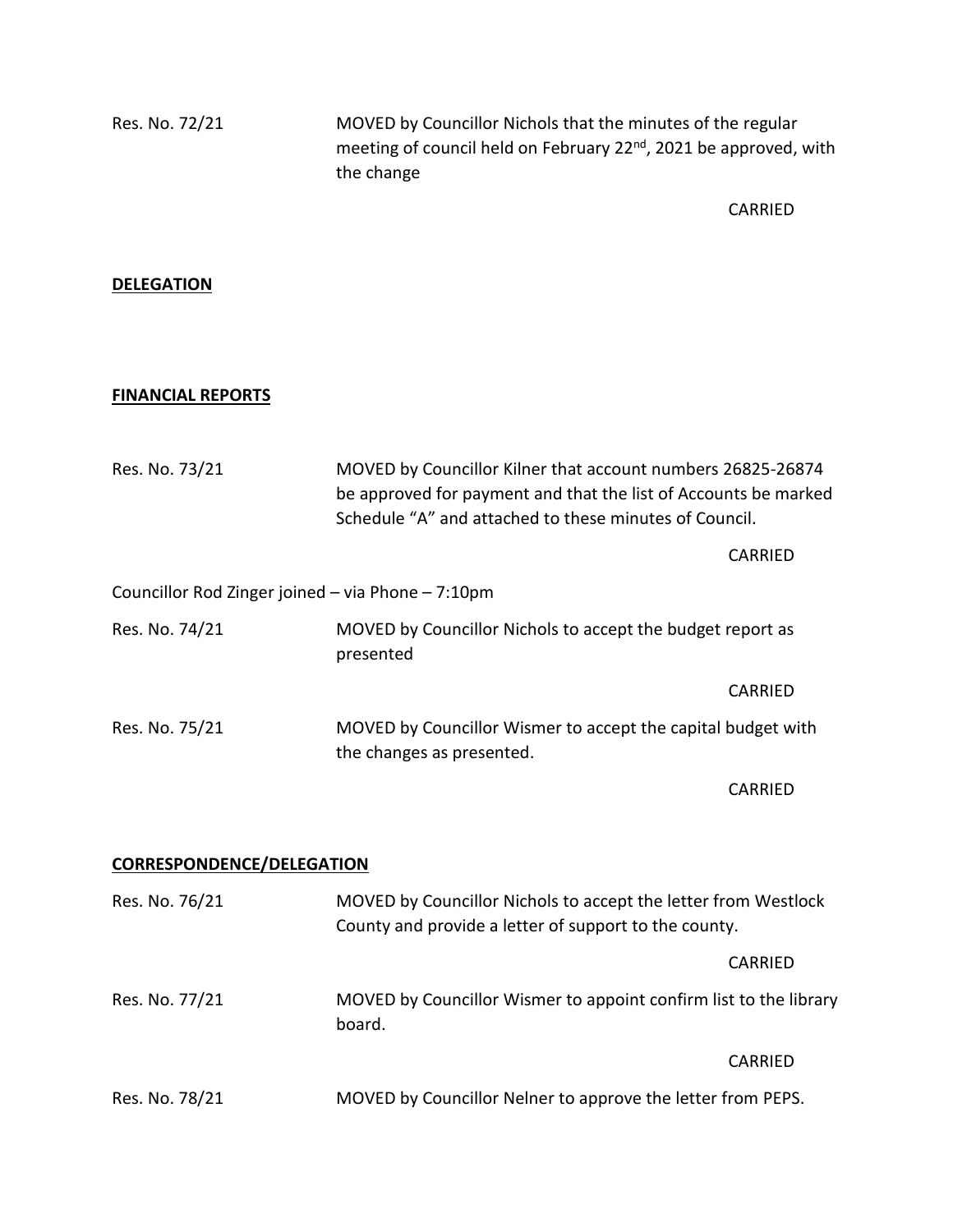## **BYLAW**

## **BUSINESS**

| Res. No. 79/21 | MOVED by Councillor McDougall accept for information the lease<br>agreement with the golf course and for administration to make<br>the changes and bring it back for review. |         |  |
|----------------|------------------------------------------------------------------------------------------------------------------------------------------------------------------------------|---------|--|
|                |                                                                                                                                                                              | CARRIED |  |
| Res. No. 80/21 | MOVED by Councillor Kilner to reply to the golf course that we<br>cannot fund the project at this time.                                                                      |         |  |
|                |                                                                                                                                                                              | CARRIED |  |

## **COMMITTEE REPORTS**

| Res. No. 81/21        | MOVED by Councillor Nichols to accept the Councillor reports for<br>information.                         |                |
|-----------------------|----------------------------------------------------------------------------------------------------------|----------------|
|                       |                                                                                                          | CARRIED        |
| Res. No. 82/21        | MOVED by Councillor Wsimer to accept the ball rate for 2021                                              |                |
|                       |                                                                                                          | <b>CARRIED</b> |
| Res. No. 83/21        | MOVED by councillor Nelner pay for rookie and umpires 2021                                               |                |
|                       |                                                                                                          | <b>CARRIED</b> |
| Res. No. 84/21        | MOVED by Councillor Wismer to accept the CAO reports as<br>presented.                                    |                |
|                       |                                                                                                          | <b>CARRIED</b> |
| <b>CLOSED SESSION</b> |                                                                                                          |                |
| Res. No. 85/21        | MOVED by McDougall for a 5-minute break.                                                                 |                |
|                       |                                                                                                          | <b>CARRIED</b> |
|                       | Council Breaks at 8:29pm                                                                                 |                |
|                       | Council Returns at 8:37pm                                                                                |                |
| Res. No. 86/21        | MOVED by Councillor McDgouall to enter a closed session under<br>Division 2, Section 21 of the FOIP act. |                |